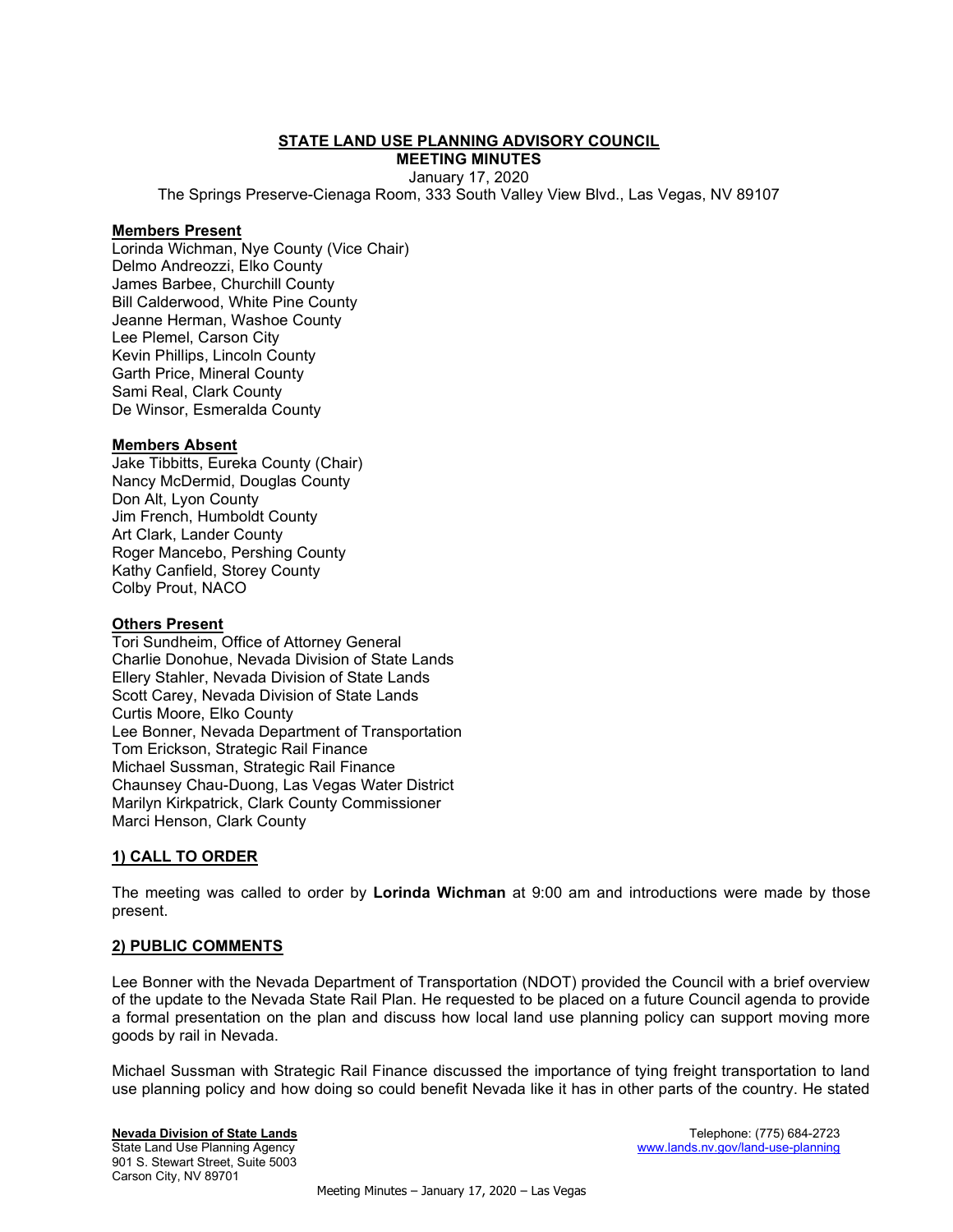that the team is working on hosting 6 regional summits with the public to seek input on the Nevada State Rail Plan update in May.

## 3) REVIEW OF THE AGENDA

Kevin Phillips made a motion to approve the agenda as submitted, the motion was seconded by Garth Price. The motion was approved.

## 4) APPROVAL OF MINUTES

Jeanne Herman made a motion to approve the December 7, 2018 and September 27, 2019 meeting minutes as submitted, the motion was seconded by Lee Plemel. The motion was approved.

Delmo Andreozzi, De Winsor, and Garth Price abstained from voting on the December 7, 2018 and September 27, 2019 meeting minutes as they were not present at either meeting.

Bill Calderwood abstained from voting on the December 7, 2018 meeting minutes as he was not present at this meeting.

## 5) HOST PRESENTATION: SPRINGS PRESERVE

Chaunsey Chau-Duong with the Las Vegas Water District provided the Council with a PowerPoint **presentation** that described the history of the Springs Preserve and highlighted programs offered throughout the year.

Delmo Andreozzi asked for a copy of Chaunsey's presentation to be emailed to the Council following the meeting.

Charlie Donohue with the Division of State Lands asked about the State Question 1 Bond Program and how much it cost to build the Springs Preserve. Chaunsey stated that the original construction was estimated at \$20 million and that roughly 1/3 of the facility was paid for using State Question 1 bond funds.

### 6) ELECTION OF CHAIR AND VICE CHAIRMAN FOR 2020

Lorinda Wichman stated that she heard from Jake Tibbitts and that he was interested in serving another term as Chairman of the Council.

Lorinda Wichman made a motion to elect Jake Tibbitts as Chair for a 1-year term, the motion was seconded by James Barbee. The motion was approved.

Kevin Phillips made a motion to elect Lorinda Wichman as Vice Chairman for a 1-year term, the motion was seconded by Jeanne Herman. The motion was approved.

Lorinda Wichman abstained for voting on the motion to elect the Vice Chairman.

### 7) ELECTION OF FOUR MEMBERS TO SERVE ON THE SLUPAC EXECUTIVE COUNCIL

Scott Carey with the Nevada Division of State Lands provided the Council with an overview of the purpose of the SLUPAC Executive Council and their duties. He stated that the terms of the existing four members of the SLUPAC Executive Council have all expired. He stated that the Council needs to appoint four new members to the SLUPAC Executive Council, and that state law requires that the SLUPAC Executive Council be geographically represented from around the State.

This item was tabled by the Council to be heard after item #10 on the agenda.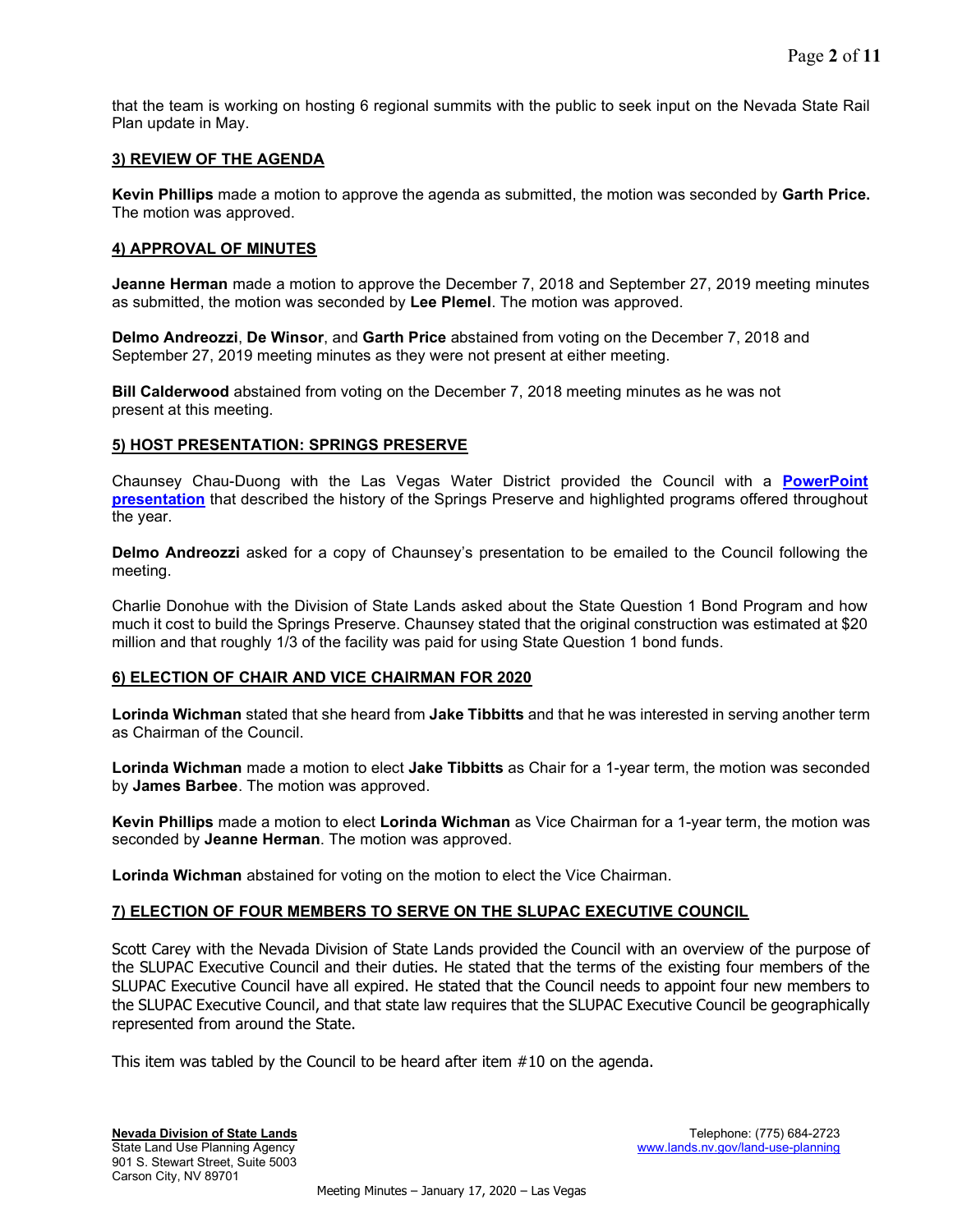After reviewing the information presented by staff concerning the duties and powers of the SLUPAC Executive Council in item #10 Lorinda Wichman stated that she believes that the Council should delay action on making the appointments to the SLUPAC Executive Council till the next meeting. She stated that it would be good for the Council to receive additional information from staff on the legislative intent of the SLUPAC Executive Council and obtain additional information before making its appointments.

**James Barbee** made a motion to table the election of the four members to serve on the SLUPAC Executive Council until the next Council meeting, the motion was seconded by Garth Price. The motion was approved.

## 8) CLARK COUNTY LANDS BILL PRESENTATION

Marci Henson with Clark County provided the Council with a **PowerPoint presentation** that described the proposed Southern Nevada Economic Development and Conservation Act and its status.

Delmo Andreozzi asked for a copy of Marci's presentation to be emailed to the Council following the meeting.

Delmo Andreozzi asked if there is a cost to the County associated with obtaining the additional public lands proposed in the lands bill. Marci Henson stated that the proposed legislation requires the jurisdiction requesting the land to pay for the realty transaction costs associated with acquiring the land from the Bureau of Land Management (BLM).

Delmo Andreozzi asked how much money was paid per acre for lands auctioned off as part of the Southern Nevada Public Lands Management Act. Marci Henson stated that the price for the lands sold is determined by an appraisal conducted by the BLM to determine fair market value. She further stated that recently lands sold by the BLM have been going for double the appraised value, or roughly about \$166,000 per acre.

Delmo Andreozzi stated that it's much different and difficult to determine highest and best use for BLM lands in rural areas of the state because the land values are so different compared Clark County. He further stated that the Elko County recently acquired 241 acres for a motorsports area and that it took the County 9 years to acquire this land from the BLM.

Lorinda Wichman stated that it can be difficult to work with the Federal Government and to determine the highest and best use for lands under their appraisal processes. Citing her experience involving obtaining BLM land for a historic cemetery in Nye County, she stated that it took nearly 2 years to change the land use designation of the cemetery from recreation and to get the BLM to back off from their original appraisal. She further stated that overall the process to acquire 12 acres for the historic cemetery cost the County about \$12,000.

Jeanne Herman stated that Congress is no longer interested in designating additional wilderness areas and asked how this would impact Clark County's lands bill. Marci Henson stated that within the House of Representatives, the County has been told that they would need to include more wilderness areas in the bill in order to get the bill passed out of the chamber. She further stated that within the Senate the majority party may not be as excited about additional wilderness areas and that the County will need to work with both chambers to get the bill approved.

Ellery Stahler with the Division of State Lands asked what the timeframe is to get the County's land bill approved. Marci Henson stated that the County desires to have the bill approved by the end of the year. Marci further stated that the County is exploring options with Nevada's delegation in Congress to pass the bill on its own or be combined with other military and county land bills.

Charlie Donohue with the Division of State Lands asked if the County's lands bill would allow the State to convert its Recreation and Public Purpose (R&PP) lands. Marci Henson stated that the proposed bill does allow for this.

Charlie Donohue asked if the State would regain ownership of the Mt Charleston fire station under the provisions of the proposed bill. Marilyn Kirkpatrick, Clark County Commissioner stated that the State would not regain ownership of the Mt. Charleston fire station.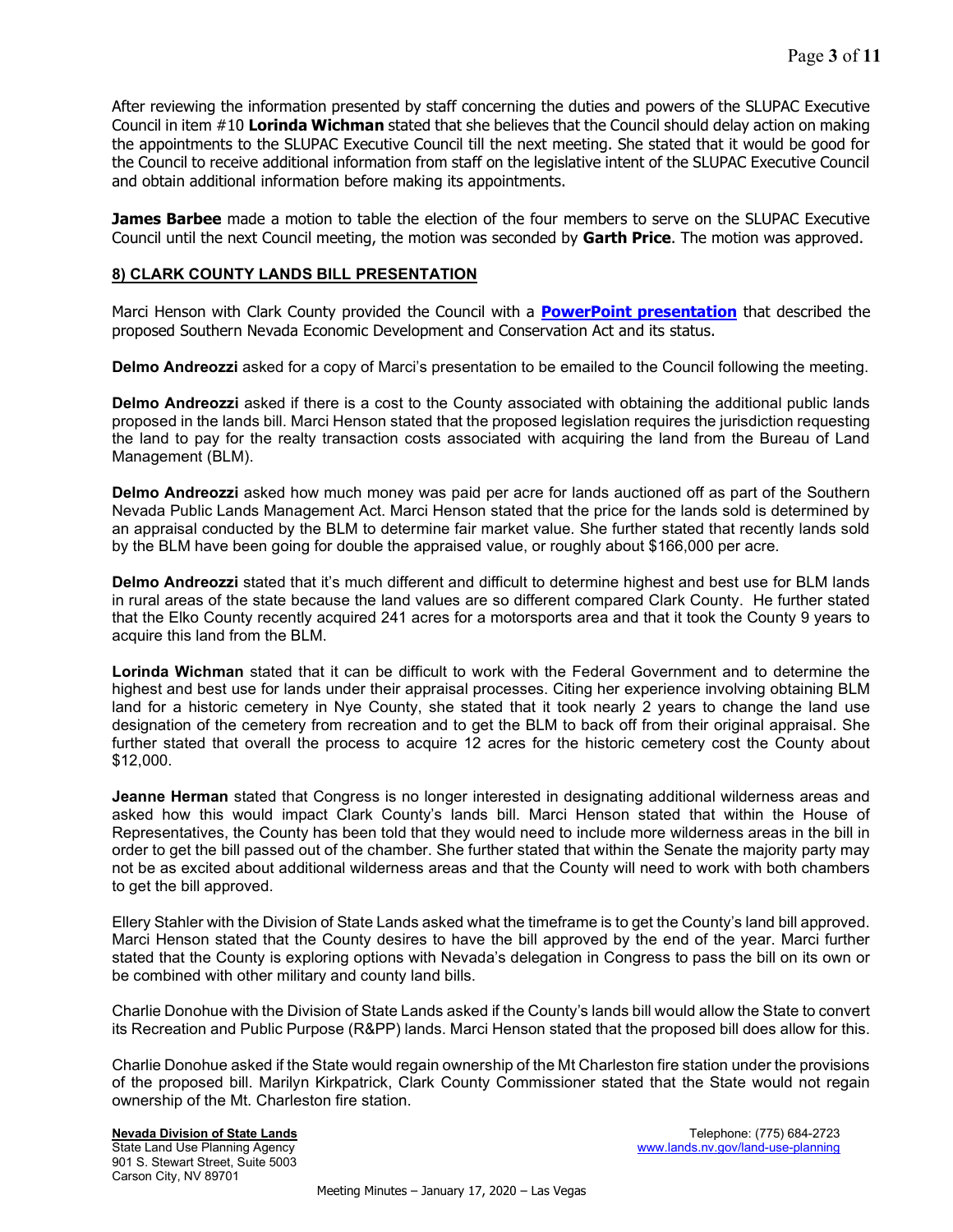Charlie Donohue asked about the proposed land exchange in Lee Canyon and how to get the Federal Government to agree on an equal value exchange. Marci Henson stated that the County did a lot of research on a white paper by the University of Utah about defining the public interest and equal value of Federal Lands. She further stated that the County wrote into its proposed bill why the proposed transfer is in the public interest (scientific, recreational, and aesthetic) and would be of equal value to other Federal lands for potential exchange.

Charlie Donohue asked if the public interest and equal value argument has ever been challenged or written into a Federal lands bill. Marci Henson stated there have been similar equal value and public interest arguments made in Public Law 105-335, Public Law 112-79, and the Utah Test & Training Encroachment Prevention and Temporary Closure Act.

Lorinda Wichman asked that the University of Utah white paper and the other equal value and public interest laws that referenced in Marci Henson's presentation be emailed to the Council.

# 9) AFFORDABLE HOUSING DISCUSSION

Marilyn Kirkpatrick, Clark County Commissioner led the Council in a discussion on affordable housing and the County's ongoing efforts to address the issue. She stated that if the County doesn't do anything to address affordable housing, within 10 years the County will be short 59,000 homes that will be needed for veterans, seniors, and families that are living within the poverty level. She stated that the County Commission has chosen to set aside proceeds from the county marijuana licensing revenues to address this issue. She stated that using local funding is easier to use and more flexible at addressing the issue than Federal or State funding. Some of the initiatives that the county is using its funding towards include; paying for 6 months of rent for affordable housing leases, paying off liens on properties that are behind on county property taxes and transferring those properties for affordable housing development, and submitting a reservation request with the BLM for 40 properties within the County to build affordable housing. She stated that the BLM can only complete two affordable housing projects per year within the county which only equates to 300 units. To address this, the County is working with the BLM to acquire smaller 5-acre properties and is looking at constructing smaller prebuilt "cube houses" that would be connected to utilities. She stated that within Clark County there are over 6,000 people who are homeless, the majority of whom are senior citizens. She further stated that the County is also working with partners to obtain donations to address the issue, to date over \$40 million has been raised towards to the initiative.

Lorinda Wichman asked if the County has any memorandums of understanding (MOU) or agreements with property owners and complexes where the County provides an affordable housing rent subsidy. Marilyn Kirkpatrick stated that the County meets regularly with the apartment association to discuss issues and concerns. She stated that the County does provide case management services to ensure rent is being paid and issues are being addressed at these complexes. She suggested that other local governments around the state use and leverage their own funding to provide an affordable housing rent subsidy because it comes with less restrictions. She stated that Clark County raised its sales tax rate 1/8<sup>th</sup> of a cent to support affordable housing which has raised \$54 million towards the initiative. She stated that combined with the marijuana licensing revenues the County will construct 1,200 units of affordable housing and provide additional transportation & preschool services to support the initiative.

Lorinda Wichman asked about the 1,200 sq. ft. minimum housing restriction and if the County is looking to construct tiny homes. Marilyn Kirkpatrick stated that the County has looked into tiny homes, but the concern is a lack of national standards and meeting public safety requirements. She stated that the county has looked to construct the pre-built "cube houses" and building larger boarding style housing.

Lee Plemel asked what the affordability rate is for service workers within the County. Marilyn Kirkpatrick stated that that affordability rate depends upon where they live within the County. She further stated that the County is attempting to look at the whole issue of affordability and all the costs associated with housing like childcare.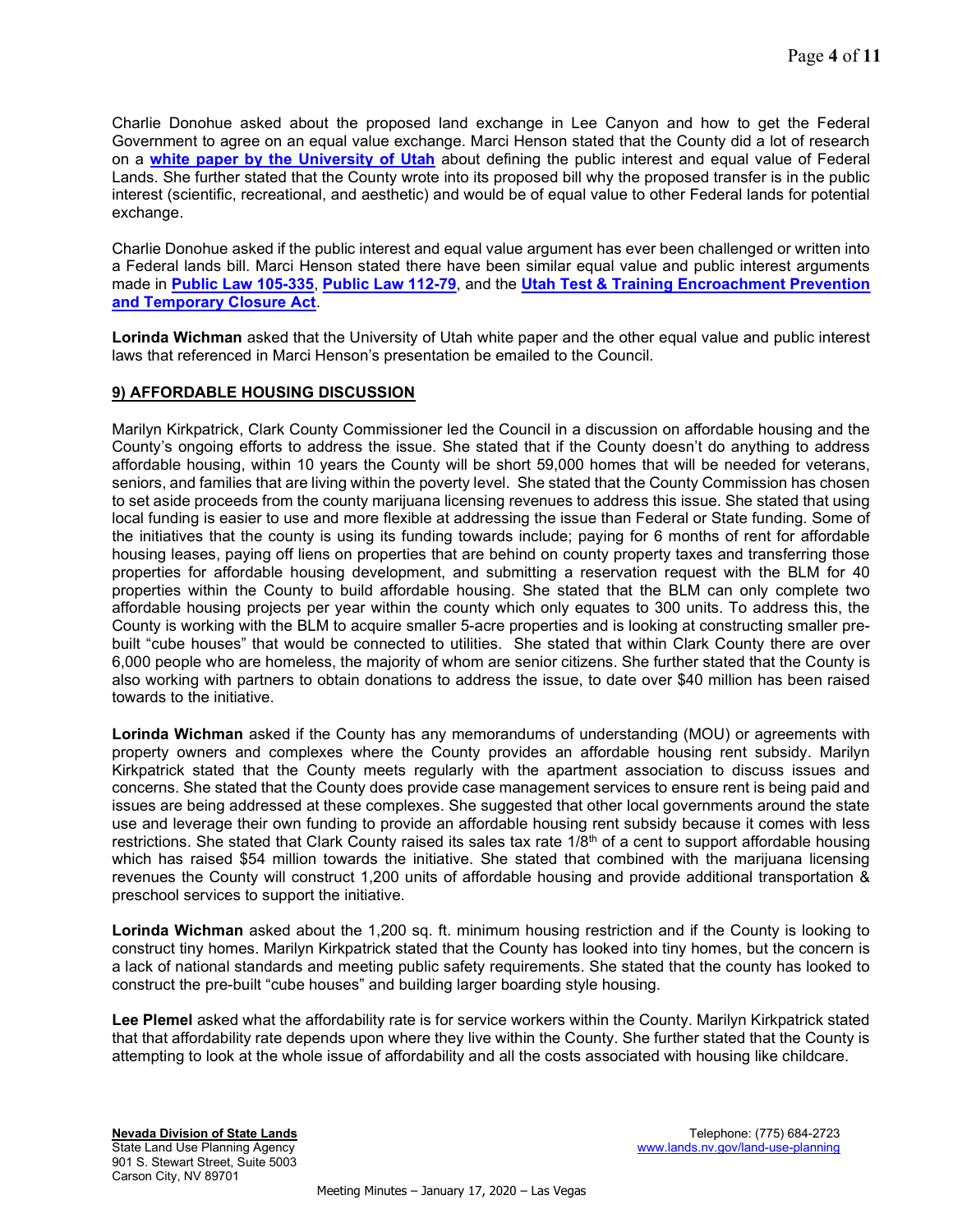Lee Plemel asked if the County has a written policy on how the marijuana licensing revenues are used. Marilyn Kirkpatrick stated that the County Commission adopted a resolution of intent for this funding, established separate accounts to track the funding, and receives quarterly updates on how the funding is being spent.

Charlie Donohue with the Nevada Division of State Lands asked how the County prioritizes the individual with its funding. Marilyn Kirkpatrick stated that the priority for the County Commission is on families first, followed by disabled individuals.

Charlie Donohue asked about the abilities of a city to create land banks vs a county. Marilyn Kirkpatrick stated that the standard language of city charters throughout the state allow for greater flexibility to exercise their powers and authority than a county enabling statute.

Lee Plemel asked how the County can give preference to one group of people over another group. Marilyn Kirkpatrick stated by using local funding the County can establish its own rules and control how the funding is utilized.

## 10) REVIEW OF OPEN MEETING LAW AND REVIEW OF SLUPAC POWERS AND DUTIES

Tori Sundheim with the Office of Attorney General provided the Council with a PowerPoint Presentation that included an overview of the Open Meeting Law and the powers and duties of the Council.

After reviewing NRS 321.740 (7) relating to establishing a quorum for the Council, Tori Sundheim asked the Council what they believe constitutes a quorum for the Council.

Lee Plemel stated that he believed that the intent of the statute was for the Council to establish a quorum under the same requirements as those referenced in Nevada Revised Statutes (NRS).

**Delmo Andreozzi** stated that the way the statute for establishing a quorum is currently written adding the phrase "and" makes it very confusing.

Referencing NRS 321.740 (7) Lorinda Wichman stated that she believed a period is needed after the word "business" in order to avoid redundancy and make the statute clearer on what constitutes a quorum.

**Sami Real** asked about the requirement in NRS for a County to have 2 or more nominations for its representative on the Council. Tori Sundheim stated that it would be good for a county to submit to the Governor more than one nomination for its representative on the Council. Charlie Donohue with the Nevada Division of State Lands stated that Governor Gibbons wanted to have more than one nomination to consider for appointment to the Council and for other State Boards and Commissions.

Garth Price asked what the process is when the Governor rejects a County's nomination for its Council representative. Scott Carey with the Nevada Division of State Lands stated that the agency is working closely with the Governor's Office to work through the backlog of Council appointments that are in process. He stated that there are currently 8 applications from Council members pending appointment from the Governor. He stated that the preference is that all appointments follow the process as outlined in NRS and that the agency and all counties work closely with the Governor's Office.

Tori Sundheim clarified that the existing statute (NRS 321.740 (3) b does allow for a county's nomination to the Council to become effective without the Governor's appointment if after 30 days the Governor does not notify the county that they will not appoint the county's nomination.

Lorinda Wichman stated that although the county's nomination to the Council becomes effective without the Governor's appointment after 30 days, the Governor under the statute has the opportunity to make the appointment or not.

Lee Plemel asked what would happen if the Council met after 30 days after a county submitted its nomination for its representative on the Council. Tori Sunheim stated that under the statute if the Governor does not act within the 30 days of receiving a county's nomination, their nomination to the Council becomes effective. She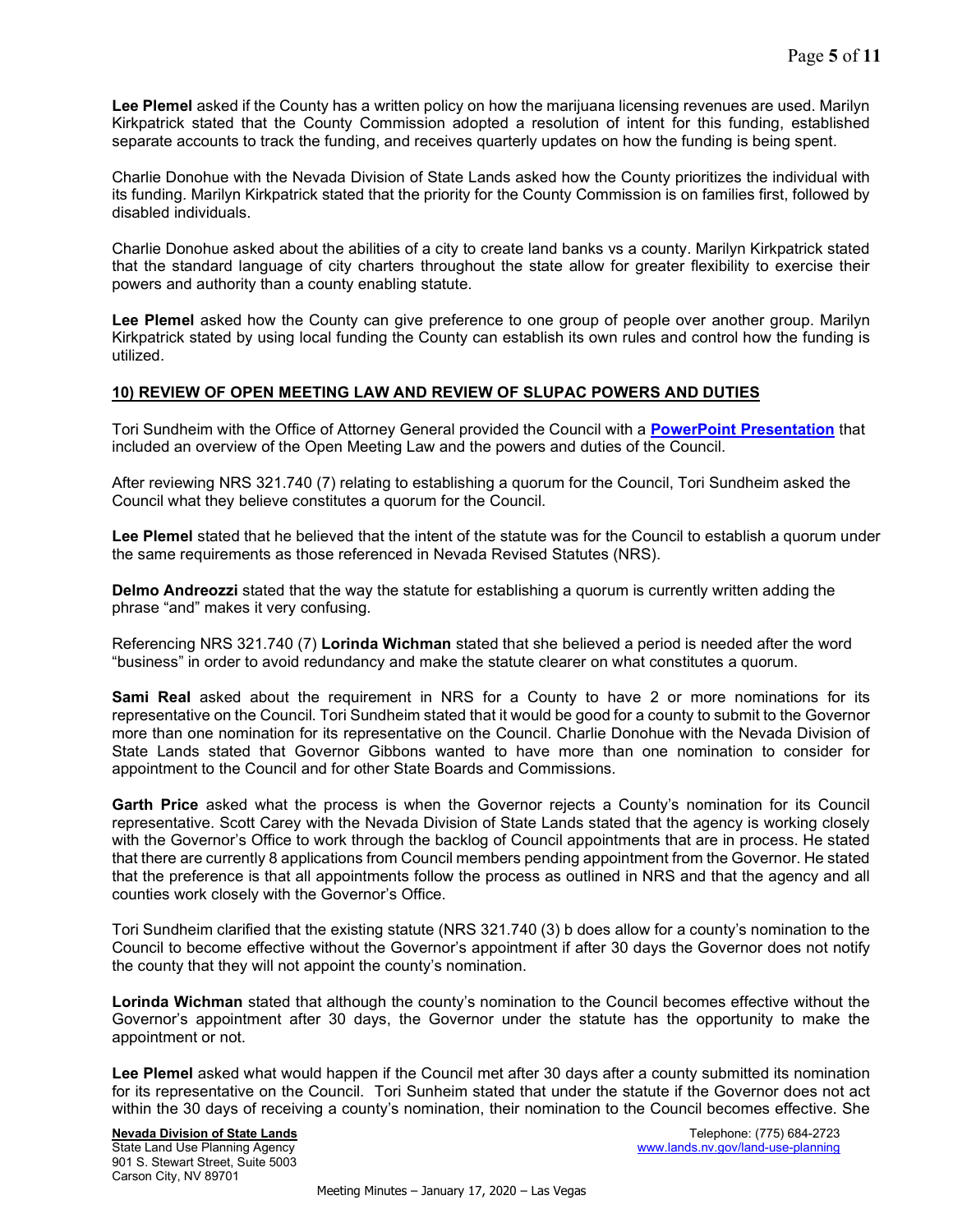stated that if the Council meets within the 30 days of submitting its application, then the county's nomination does not become effective without the appointment of the Governor. Tori stated that it's important for the counties to submit a list of three persons and a preference of whom they nominate to the serve on the Council for the Governor to consider.

Tori Sunheim stated that NRS does not allow for a county to allow for alternate members to serve on the Council. She stated that whoever is the appointed representative for the County is the only one who can vote and participate in Council meetings. She further stated that counties are prohibited under the law to designate someone else to fill in for its representative when needed. Pursuant to NRS 241.025(1) an alternate member can vote only if the public body's legal authority allows it; the Council's statute NRS 321.740 does not authorize alternate members.

Tori Sunheim provided the Council with an overview of its powers and duties which include: advising and providing resources to the Administrator for the Division of State Lands and Counties on land use planning, providing statements of policies on Federal and State land acquisitions, and working cooperatively with the Nevada Attorney General's Office and the Nevada Association of Counties (NACO) on RS 2477 roads.

Tori Sunheim stated that the Council through its SLUPAC Executive Council has the power under NRS 321.755 to resolve inconsistencies between the land use plans of local government entities. She provided the Council with an overview of the process and this council's role in resolving inconsistencies between local government entities land use plans. She also provided the Council with an overview of the process and the Council's role in planning for areas of critical environmental concerns in the State.

Lorinda Wichman recalled that since she has served on the Council that she has never seen the SLUPAC Executive Council exercise its authority in resolving land use inconsistencies between local governments. She asked if the SLUPAC Executive Council has ever exercised this authority before. Charlie Donohue with the Nevada Division of State Lands stated that he recalled that the SLUPAC Executive Council was set to engage with an issue involving the Moapa Dace several years ago but they did not meet and to the best of his knowledge has never been convened.

Scott Carey with the Nevada Division of State Lands stated that a hypothetical example of the SLUPAC Executive Council exercising its authority to resolve land use inconsistencies between local governments could be the Walmart and shopping center that was built in Douglas County on the border of Carson City. He stated that in this example Carson City could have found Douglas County's land use approval of the Walmart and shopping center inconsistent with its land use plan. He stated that Carson City could have requested that the SLUPAC Executive Council resolve this land use consistency. He further stated that it was staff's opinion that the statute provides the SLUPAC Executive Council with the authority to change a local government land use designation in order to resolve an inconsistency.

Lorinda Wichman asked for clarification if the SLUPAC Executive Council would have the authority to resolve a land use inconsistency between a local government and the Federal Government or if the statute only allows the SLUPAC Executive Council to resolve disputes between local governments. Scott Carey stated that the statute only applies to local government land use inconsistencies.

Delmo Andreozzi stated that he believes that land use decisions are made at the local government level and that it could be a slippery slope and become very political for the SLUPAC Executive Council to be involved with altering local government land use designations. He further stated that he is interested to see if this SLUPAC Executive Council has met before and if it has taken any previous actions.

Lee Plemel asked what it would take for the SLUPAC Executive Council to resolve a local government land use inconsistency. Tori Sunheim stated that the statute outlines that one or more local governments would submit a request to the SLUPAC Executive Council to resolve the land use inconsistency.

Lorinda Wichman stated that she believes that the intent of the statute is not for the SLUPAC Executive Council to impose its will but to act as a mediator and offer its assistance to local governments in resolving the land use inconsistencies.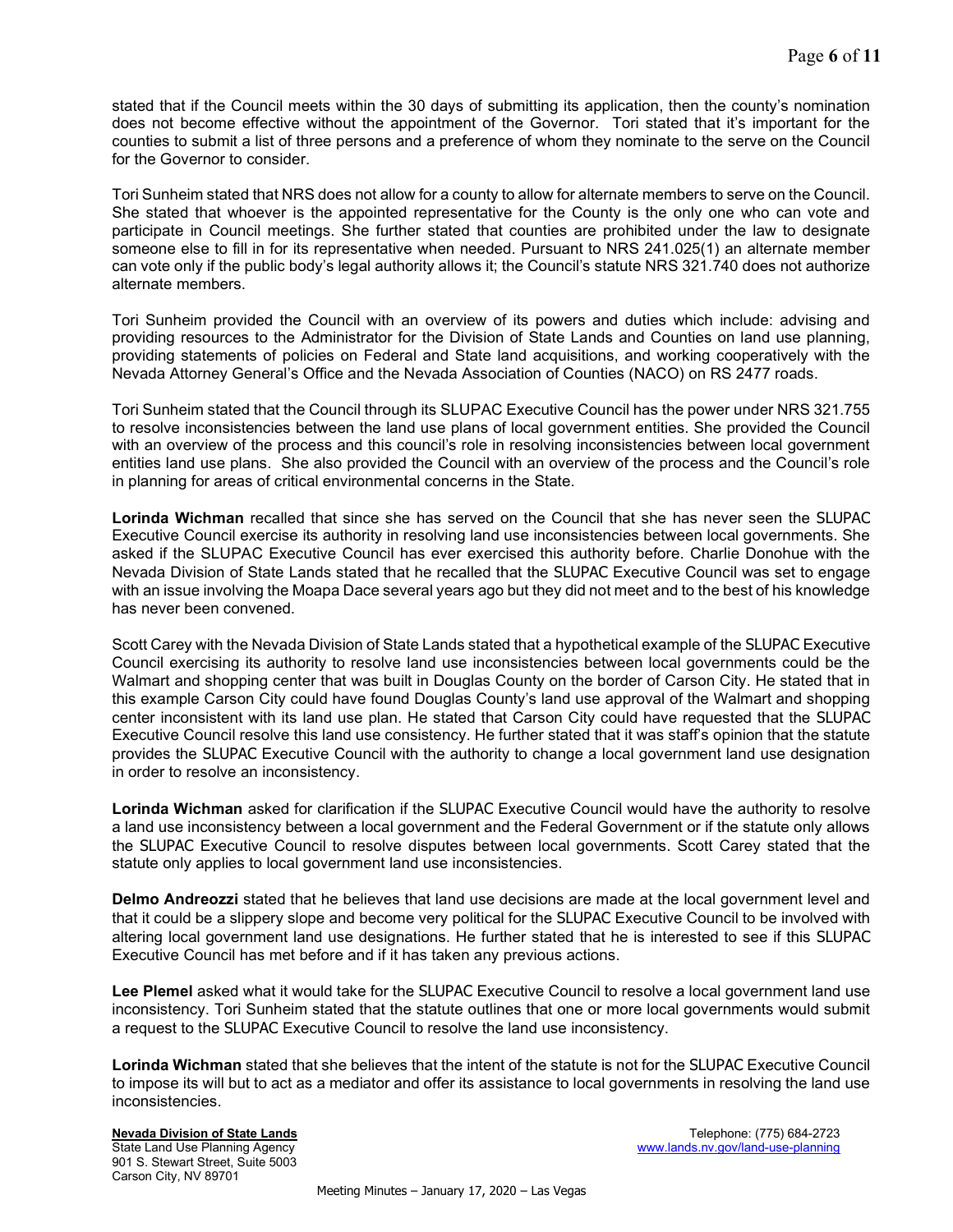Scott Carey stated that he believes that the statute was adopted prior to the enactment of regional planning laws around the State and the ability for local governments to resolve land use issues through regional planning. He stated that given the statute's age, he believed that the Legislature's intent with creating the SLUPAC Executive Council's powers was a way for local governments to resolve land use disputes.

Sami Real asked if the Council itself is to act as a mediator in land use planning issues rather than providing statewide guidance and bringing forth land use planning issues. Tori Sundheim stated that the Council has the duty and authority to do both. She stated that the Council is tasked with bringing forward information regarding land use issues and to provide insight on Federal and State land issues and acquisitions.

Tori Sundheim clarified that the SLUPAC Executive Council only can resolve land use inconsistencies between local governments and not between local governments and Federal agencies. She stated that the SLUPAC Executive Council has the authority to resolve land use inconsistencies between cities, counties, general improvement districts, and other political subdivisions of the State that are adjacent or overlapping to each other. She provided a hypothetical example that the SLUPAC Executive Council could not resolve a land use inconsistency between the City of Las Vegas and the City of Reno.

Lorinda Wichman asked about the state law that requires private property rights for public right of way access and if the SLUPAC Executive Council would have the authority to resolve any disputes between a private property owner and a local government. Tori Sundheim stated that she believed that the SLUPAC Executive Council would not have the authority to resolve this type of dispute and that its powers are limited to what is included in the statute.

Tori Sundheim stated that another duty of the Council outlined in NRS 321.770 is the ability to review and assist the Governor in land use planning for areas of critical environmental concern (ACEC) on State lands. She stated that the statute outlines a process for the Council to review and provide a recommendation to the Governor on establishing a State ACEC if brought forward or requested by a local government. She clarified that a State ACEC is different than a Federal ACEC designation, and that the Council does not have the authority to create a Federal ACEC. Charlie Donohue stated that he can think of two instances where an ACEC could be designated on State lands: one for the desert pupfish in the Railroad Valley and another for steamboat buckwheat in Washoe County near the Steamboat geothermal plant.

Delmo Andreozzi stated that this presentation has been a lot to review and that Council should take a look at its powers and duties again at a future meeting. Lorinda Wichman agreed with this and suggested that the Council's powers and duties be discussed again at its next meeting.

Charlie Donohue stated that staff will put this item on the next agenda. He further stated that staff will also conduct additional research and provide the Council with additional background on the legislative intent of the SLUPAC Executive Council's authority to resolve local government land use inconsistencies.

# 11) RECOMENDATION TO REPEAL OR REVISE SLUPAC BYLAWS AND DIRECTION ON POTENTIAL SLUPAC LEGISLATIVE CHANGES

Scott Carey with the Nevada Division of State Lands provided the Council with a brief overview of its bylaws which were last updated in 2014. He stated that many of the Council's bylaws refer to statute and that there are sections of the bylaws which are not allowed under NRS such as designating alternate members. He stated that staff is recommending that the Council repeal these bylaws to avoid potential conflicts and allow staff to come back with a new set of bylaws. Charlie Donohue with the Nevada Division of State Lands added that staff could also come back to the Council with suggestions for legislative changes to its statute.

Lorinda Wichman asked if there are specific legislative changes to the Council's statute that staff believes it should pursue. Charlie Donohue stated that one specific legislative change would be to revise the Council's statute to allow for alternate members to serve on the Council.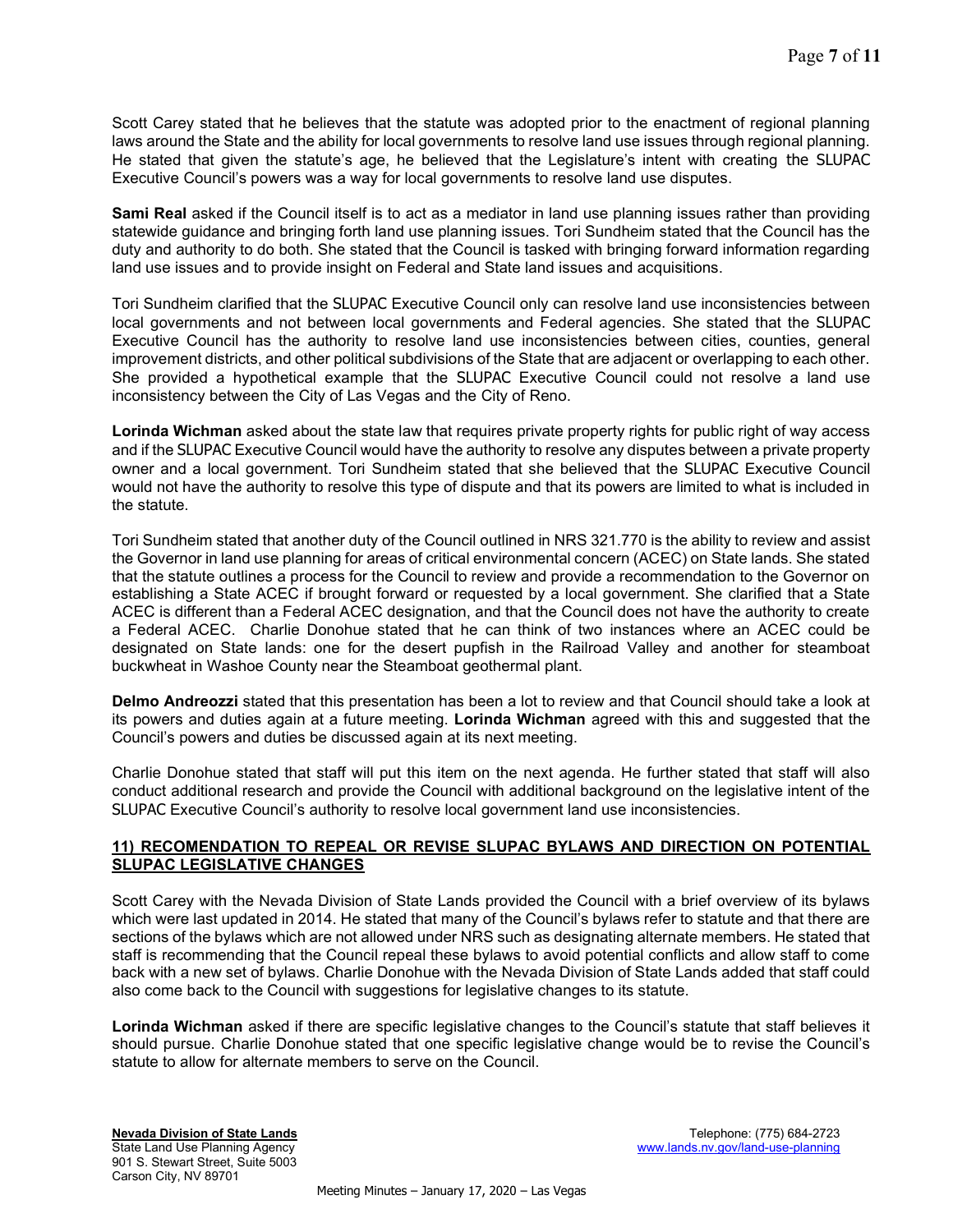Scott Carey stated that another conflict with the bylaws that was not provided with the Council's statute was the ability of the Council to elect a Vice Chairman. He stated that section 1.4 of the bylaws state that the Council shall elect a Chairman and Vice Chairman, however the Council's statute only specifically allows for the election of a Chairman. Tori Sundheim with the Office of Attorney General stated that the Council's bylaws are not effective if they conflict with NRS. She recommended that that Council revise its bylaws, so they are compliant with the Council's statute and does not conflict with NRS.

James Barbee asked if the Council needs to change its bylaws so that the sections that conflict with its statute are removed. He added that he would not like to see the bylaws removed in their entirety.

James Barbee made a motion to remove section 1.3 Designation of Alternatives and amend section 2.4 Quorum and Vote Required by removing the requirement for nine voting members to be present as outlined on page 23 of the meeting packet. The motion was seconded by Garth Price.

Sami Real asked if James Barbee would amend his motion to include removing section 1.5 Executive Council Membership from the bylaws. She stated that this section is not necessary within the bylaws because the membership of the SLUPAC Executive Council is outlined within NRS 321.755. James Barbee stated that he would accept this amendment to his motion.

**James Barbee** made a motion to revise the Council's bylaws by removing section 1.3, section 1.5, and revising section 2.4 as outlined in the meeting packet. The motion was seconded by **Garth Price**.

Delmo Andreozzi stated that he supports the motion and the proposed changes to the bylaws. He stated that it can be difficult for members of Council to attend the meetings. He stated that he thinks that it would be of value for Elko County to be able send an alternate member to attend the meetings and provide information but not participate in discussions or vote.

Charlie Donohue stated that Jake Tibbitts and staff are of the opinion that the Council will need a bill draft request next legislative session to clean up the statute which would allow the Council to be more engaged and action oriented on land use planning issues around the State.

The motion to revise the Council's bylaws was approved.

Lorinda Wichman stated that Council needs to take another look at making further changes to its bylaws at a future meeting. She also stated that the Council should also review a possible bill draft request and discuss changes to the Council's statute. Scott Carey stated that staff can look at additional changes that may be needed to the Council's statute and bring forth concepts and specific language for the Council's consideration at its next meeting.

James Barbee asked if the bylaws could be revised to allow for the Council to weigh in and engage with local governments on Federal land issues as outlined in NRS 321.735(1). Tori Sundheim stated that the Council can weigh in an engage on these issues but only to the degree that the Council is allowed to do so under the statute. She further stated that the emphasis of the statute itself seems to be focused on the Council dealing with local, inter-local, and regional land use planning issues.

Sami Real asked if there is anything in the statute that prevents the Council from reviewing or providing input on a Federal land issue in support of a local government. Tori Sundheim stated that bylaws cannot give the Council more authority than what is established in its statutes.

Scott Carey stated that staff will conduct research on the legislative intent of the Council and the powers of the SLUPAC Executive Council and will the place an item on the next agenda for the Council to review and discuss potential legislative changes.

### 12) COUNTY PLANNING UPDATES

Delmo Andreozzi, Elko County: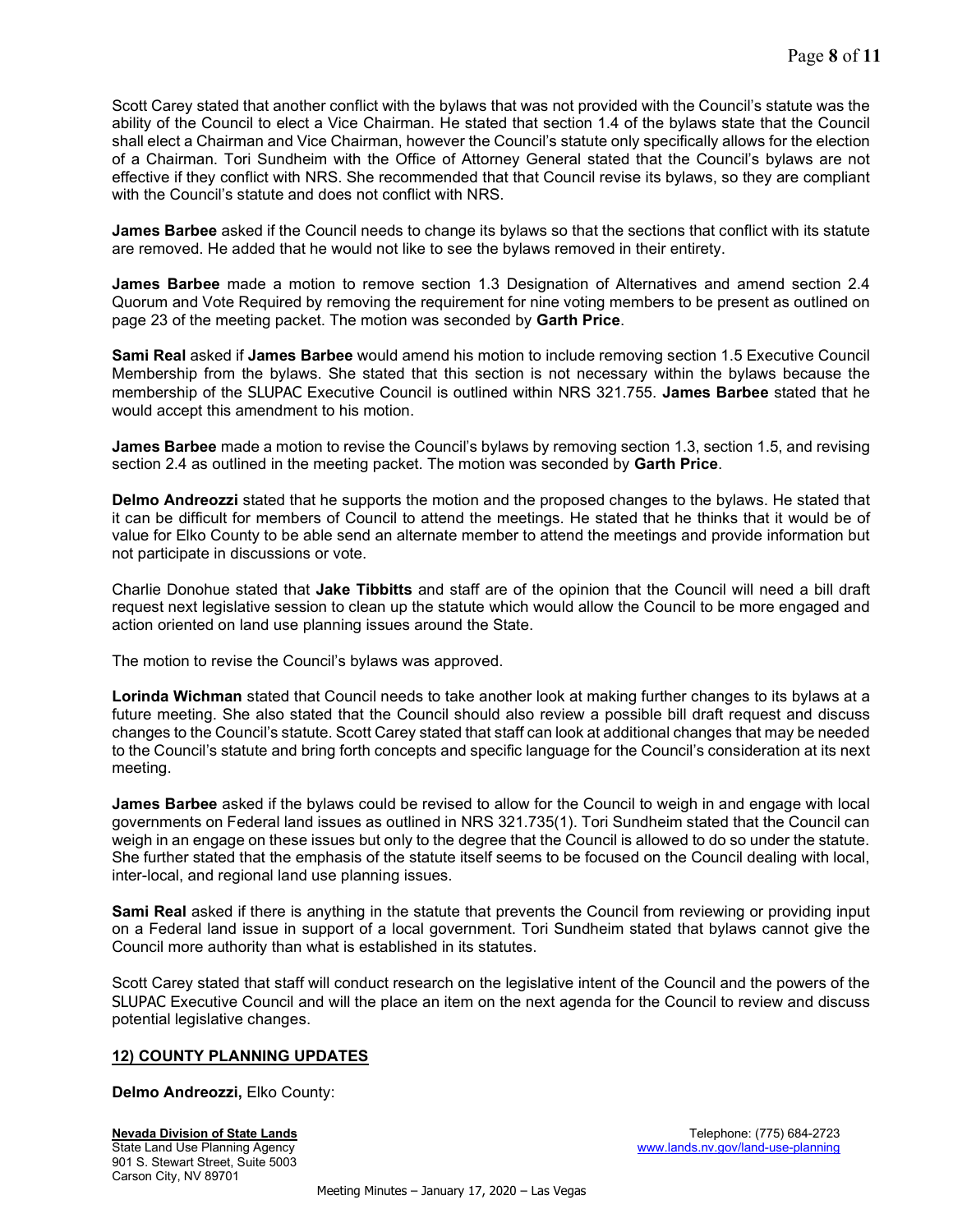Delmo stated that that he appreciates the opportunity to serve on the Council and values the collaboration with the other counties. He stated that after 20 years the County has come to resolution on the South Canyon road dispute with the US Forest Service. He stated that the County has accepted an easement for the road from the US Forest Service which will ensure future public access and maintenance for the County.

Curtis Moore with Elko County stated that the County is working on an update to its codes which were originally created in the 1970's. He stated that the County is following and supporting recent Federal actions within the county for targeted grazing permits. He stated that the County has completed an economic assessment with the University of Nevada as part of the Nevada Economic Assessment Project. He also stated that the County met with Sean Gephart with the Nevada Department of Agriculture concerning noxious weed controls and possible amendments to the County's code.

## De Winsor, Esmeralda County:

De stated that the County is in the process of reevaluating its land use plan because two mines are in the process of development. He stated that the new mines are creating a need for areas for new housing within the County.

## James Barbee, Churchill County:

James stated that the County has been involved with the NAS Fallon lands withdrawal proposal and that the County is working on its draft of a future lands bill. He stated that the County is completing preliminary engineering for expansion of water and wastewater facilities to facilitate workforce housing. He stated that the County has purchased 30 acres to support this effort and that the county is working with a land trust to develop additional workforce housing on other county owned lands. He also stated that the County is in the process of updating its master plan and land use section which should be completed in the next couple of months.

## Garth Price, Mineral County:

Garth stated that the County is also following the NAS Fallon lands withdrawal proposal.

### Bill Calderwood, White Pine County:

Bill stated that the County is moving forward with its mapping for RS 2477 roads, he added that the County is using a similar mapping process used by other counties in Nevada. He stated that the County is using its new GIS mapping data to update and improve its 9-1-1 communications system and for other uses within the county. He stated that the County is working on a proposal to hire its own Natural Resources Director. He also stated that the County Commission has signed an agreement to expand its industrial park by 120 acres, which will include a new rail spur.

### Sami Real, Clark County:

Sami stated that the County continues to work on its lands bill and efforts to address housing affordability. She stated that the County is working on a full update to the County's comprehensive master plan and zoning ordinance. She stated that the County has hired a consultant to assist with the updating the comprehensive master plan and zoning ordinance. She stated that the goal of the update is to better align zoning designations and master plan land uses.

### Kevin Phillips, Lincoln County:

Kevin stated that there was no update for the County.

### Lorinda Wichman, Nye County:

Lorinda stated that the County is working on an update to its master plan and adding a new groundwater management plan component of its master plan. She also stated that the County is following the NAS Fallon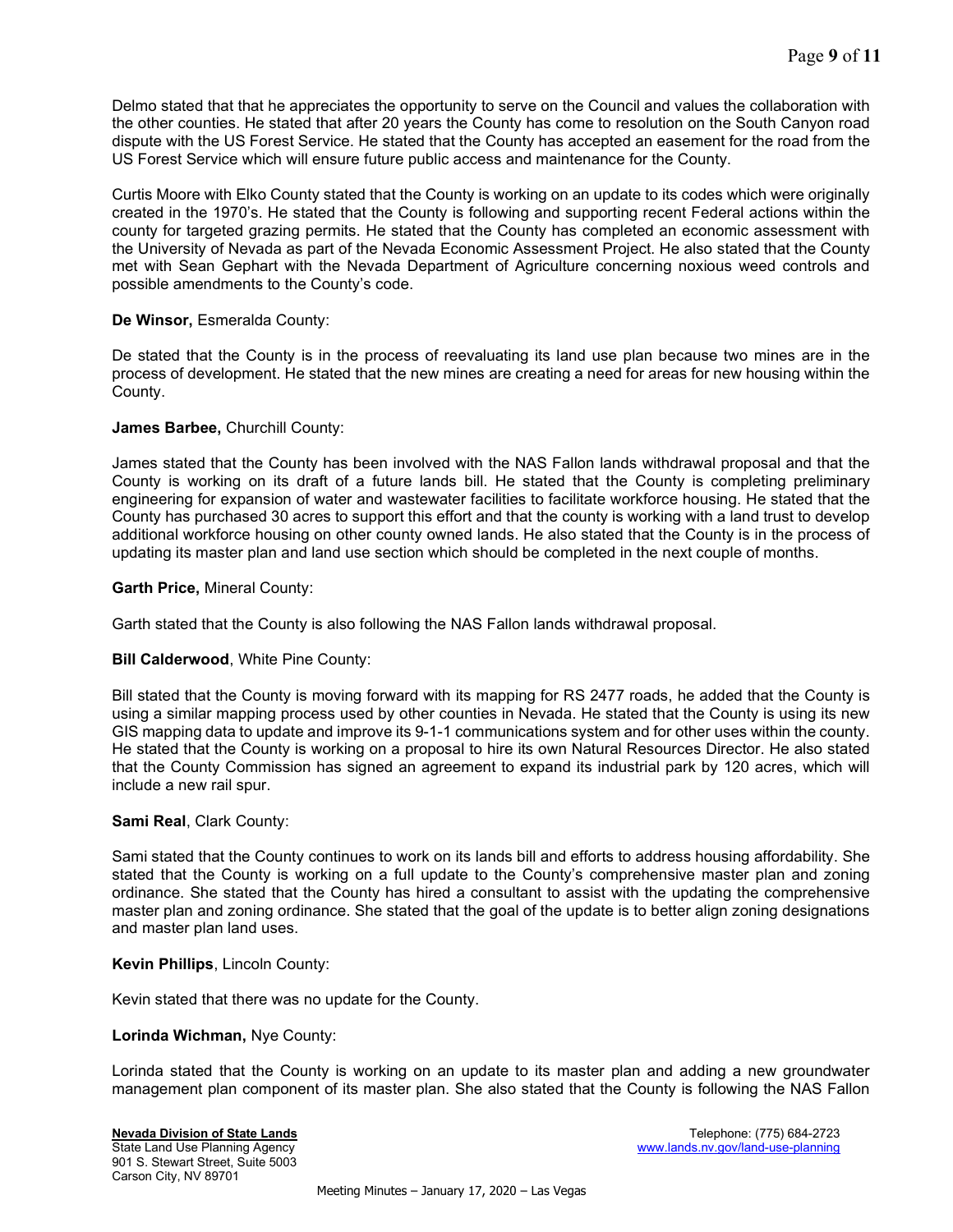lands withdrawal proposal and is seeking minor concessions from the Navy to recognize the cumulative impacts of the proposal to the County.

### Jeanne Herman, Washoe County:

Jeanne stated that the update to the County's regional plan has been completed. She stated that the County is also working on a public lands bill and expressed concerns about the potential impact to recreation, mining and ranching within the County. She also stated that the State Engineer has recently issued a moratorium on new well drilling within Cold Springs and that the County continues to have flooding in Swan Lake.

#### Lee Plemel, Carson City:

Lee stated that Carson City was directed by the Board of Supervisors to rewrite its zoning code over the next two years. Lee stated that that the staff will be updating its zoning code without the help of consultants and will be relying on other zoning code updates from around the State. Lee also stated that Carson City has adopted a diesel fuel tax which will be in place for two years and the going to an election.

### 13) FUTURE AGENDA ITEMS

Scott Carey with the Nevada Division of State Lands stated that the staff had received a request from Lee Bonner with NDOT to provide a formal presentation at the next meeting about the State Rail Plan, another request from Sean Gephart with the Nevada Department of Agriculture to provide a presentation on noxious weeds, and the Department of Conservation and Natural Resources would like to provide a presentation on Governor Sisolak's Climate Change Executive Order and greenhouse gas emissions report.

Scott stated that other future agenda items requested by the Council at this meeting include: a review of the Council's powers and duties, the Council's bylaws, potential SLUPAC legislative changes, and the election of SLUPAC Executive Council members.

### 14) SCHEDULING OF FUTURE SLUPAC MEETING DATES AND LOCATIONS

Scott Carey with the Nevada Division of State Lands provided an overview of the previous Council meeting locations from the past six years. He stated that staff was looking for direction from the Council on a setting a meeting date and location for its next meeting.

Jeanne Herman suggested that if the Council is going to have another special meeting for RS 2477 roads, that Carson City would be a good location to have this type of meeting.

Lorinda Wichman suggested that Friday April 3, 2020 would be a good date for the Council to hold its next meeting. Scott Carey stated that it has been awhile since the Council met in Storey County and considering all the development within the County it would be a good location to hold a meeting.

**James Barbee** made a motion to hold the next Council meeting on April 3, 2020 in Storey County, the motion was seconded by Garth Price. The motion was approved.

#### 15) PUBLIC COMMENTS

None.

#### 16) ADJOURN

Garth Price made a motion to adjourn the meeting. The motion was seconded by Sami Real and approved by the Council. The meeting was adjourned at 1:12 pm.

Respectfully submitted,

Scott Carey /s/

901 S. Stewart Street, Suite 5003 Carson City, NV 89701